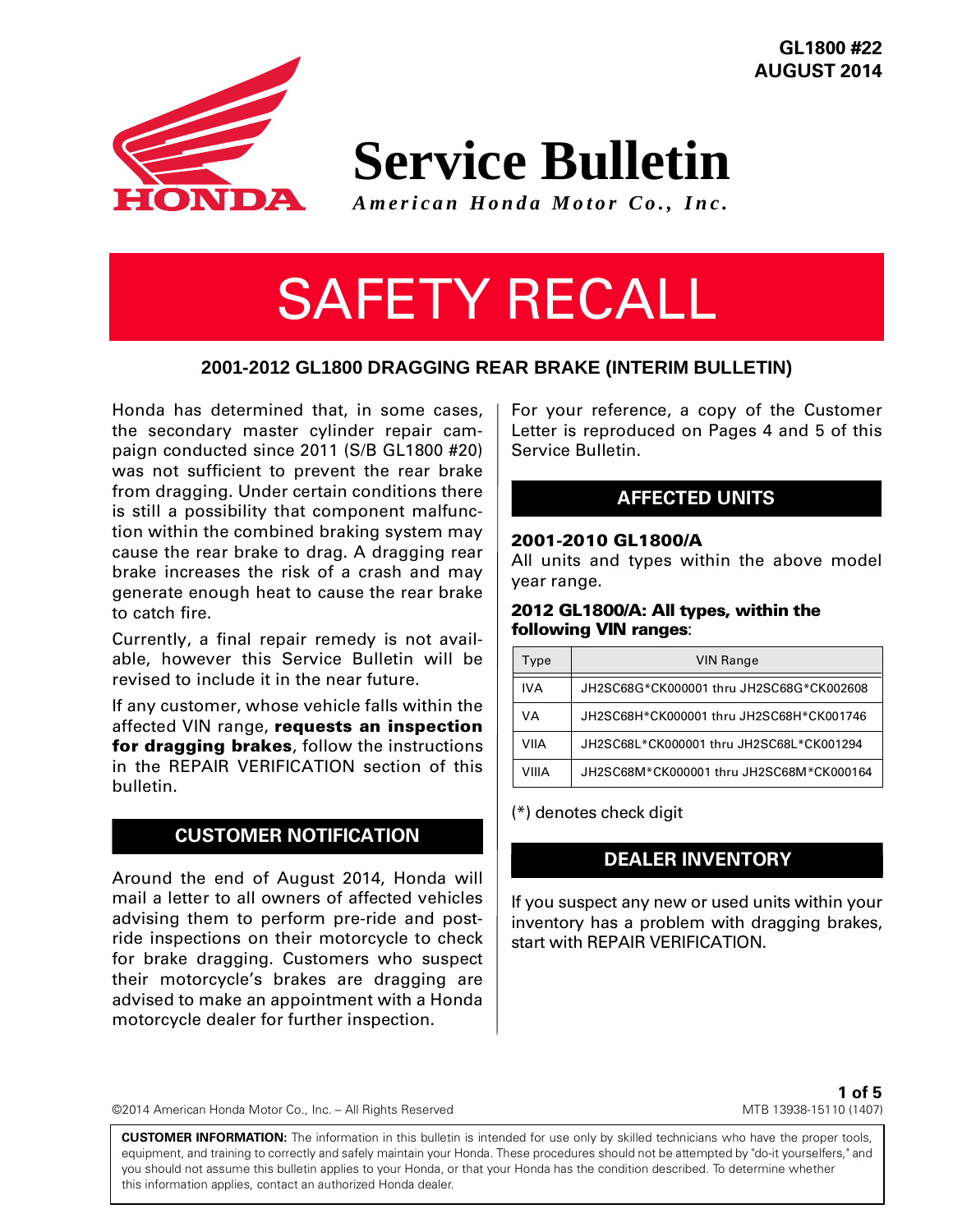## **REPAIR VERIFICATION**

Before you begin the inspection procedure, check if this and the previous brake recall have been performed on the unit.

Check the frame for a punch mark(s) indicating that S/B GL1800 #20 and S/B GL1800 #22 has been performed on this vehicle.

Remove the right engine side cover.



Look for a punch mark(s) on the right frame spar, just above the rear master cylinder reservoir as shown.



- **If there are two punch marks** and there is no customer concern about dragging brakes, no further action is necessary.
- **If there are two punch marks** and the customer has a concern about dragging brakes, contact TechLine.
- **If there is only one punch mark** and the customer has a concern about dragging brakes, proceed to INSPECTION PROCE-DURE.
- **If there is no punch mark**, the vehicle has not been inspected/repaired according

to S/B GL1800 #20, complete S/B GL1800 #20 first and note the following:

If the Secondary Master Cylinder (SMC) fails the inspection, contact TechLine.

If the SMC passes the S/B GL1800 #20 Inspection, proceed to the INSPECTION PROCEDURE of this bulletin.

• **If there are one or two punch marks** and the rear brake is locked or obviously dragging, contact TechLine for the *Interim Repair Procedure* manual.

#### **INSPECTION PROCEDURE**

#### **TRIKE CONVERSIONS or MODIFIED BRAKES:**

If the vehicle is a trike conversion, or has a modified, disabled, or removed secondary master cylinder and the SMC is non-functional, note these facts on the R.O. and contact TechLine for further instructions.

#### **MOTORCYCLES:**

With the motorcycle in neutral on its centerstand, depress with normal foot pressure and slowly release the brake pedal five times, then with the pedal released, wait five seconds, then try to rotate the rear wheel as shown.



- **•If the rear wheel drags or is locked,** contact TechLine for interim repair procedures.
- **•If there are obvious visual indications of a dragging rear brake** (blue rotor, excessive brake component wear considering mileage), take photos of any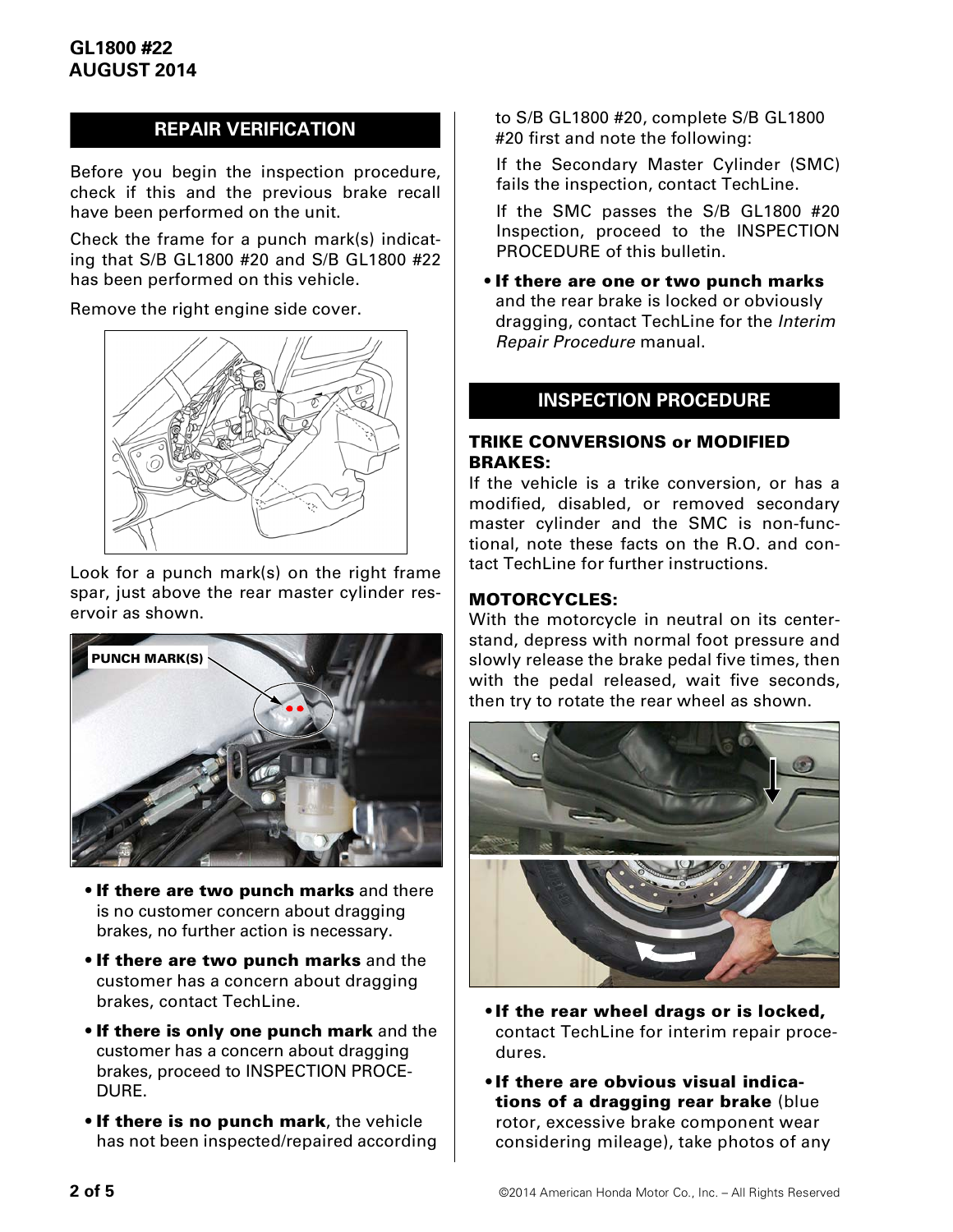damaged parts, note your findings on the repair order, and contact TechLine for interim repair procedures.

- **If the rear wheel rotates freely**, confirm the brake performance by test riding the vehicle for 15 miles at varying speeds. Be sure to firmly apply both front and rear brakes several times during the test ride to get heat into the brake components and move fluid through the system. After the test ride, perform the INSPECTION PROCE-DURE one more time from the beginning.
	- If after the test ride and second inspection procedure the rear wheel drags or is locked, contact TechLine for interim repair procedures.
	- If after the test ride and second inspection procedure the rear wheel rotates freely, apply the IDENTIFICATION punch mark to the frame and then return the vehicle to the customer. Advise the customer to continue performing pre-ride and post-ride inspections for dragging brakes until Honda contacts them about a final remedy.

#### **TechLine Connect:** *iN > Service > TechLine > TechLine Connect* **Motorcycle TechLine:**

(800) 421-1900, Option 9

## **IDENTIFICATION**

Remove the right engine side cover.



After you have completed the inspection procedure, apply a second punch mark on the right frame spar, just above the rear master cylinder reservoir as shown.



## **WARRANTY INFORMATION**

The inspection procedure in this bulletin is temporary and is subject to change or cancellation when a final remedy is determined.

After inspecting the unit, submit one warranty claim per unit using the following information.

## **WARRANTY CLAIM TEMPLATE**

**Inspection** Template: JG6A Flat Rate Time: 0.5 hrs.

If TechLine advised you to perform an interim repair procedure, they will provide you with claim filing instructions.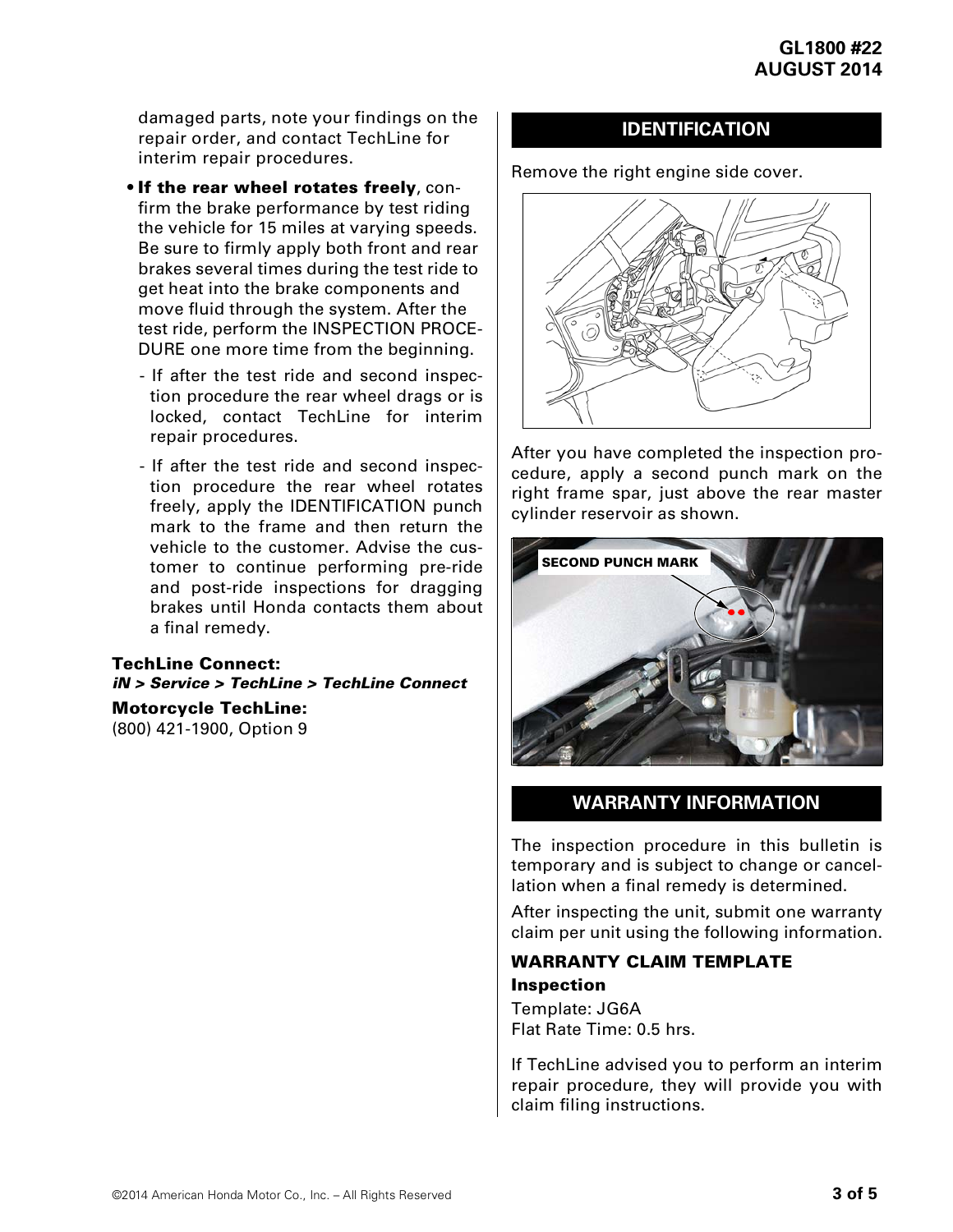## **TEXT OF CUSTOMER LETTER**

September 2014 - NHTSA Recall 14V-472

#### **IMPORTANT SAFETY RECALL NOTICE**

Dear GL1800 Owner:

This notice is sent to you in accordance with the requirements of the National Traffic and Motor Vehicle Safety Act.

#### **What is the reason for this notice?**

Honda has decided that a defect which relates to motor vehicle safety exists in 2001-2012 model year GL1800 motorcycles. The secondary master cylinder repair conducted in 2011, pursuant to NHTSA recall 11V-567, was not sufficient enough in preventing the rear brake from dragging. Under certain conditions there is still a possibility that the combined braking system's secondary master cylinder may cause the rear brake to drag. Unexpected braking increases the risk of a crash and riding the motorcycle with the rear brake dragging may generate enough heat to cause the rear brake to catch fire.

#### **What should you do?**

You can continue to ride your motorcycle if you carefully inspect it before and after each ride. Please read and follow the accompanying instructions regarding steps you can take to inspect your motorcycle for this issue.

A permanent repair remedy is not yet available and Honda will send you another letter when a permanent repair becomes available. If you suspect that your rear brake is dragging, contact your Honda Motorcycle dealer to set an appointment for an inspection, free of charge.

#### **If you have questions:**

If you have any questions regarding this notice, please call Honda Motorcycle Customer Service at 1-866-784-1870. Customers can also locate a dealer online at *http://www.powersports.honda.com.*

Owners may also contact:

Administrator National Highway Traffic Safety Administration 1200 New Jersey Ave., SE Washington, DC 20590

Or call the toll-free Vehicle Safety Hotline at 1-888-327-4236 (TTY 1-800-424-9153), or go to *http://www.safercar.gov.* 

#### **What to do if you feel this notice is in error.**

Registration records indicate that you are the current owner of a 2001-2012 GL1800 involved in this campaign. If this is not the case, or the name/address information is not correct, please fill out and return the enclosed, postage-paid *Information Change Card*. We will then update our records.

#### **What if you already had your motorcycle repaired for this issue?**

If you previously paid to have the secondary master cylinder repaired or replaced, you may be eligible for reimbursement. Refer to the attached *Instructions for Reimbursement* for the eligibility requirements and the reimbursement procedure.

#### **Lessor Information:**

Federal law requires that any motorcycle lessor receiving this recall notice must forward a copy of this notice to the lessee within 10 days.

We apologize for any inconvenience this campaign may cause you.

Sincerely,

**American Honda Motor Co., Inc. Motorcycle Division** 

Campaign #JG6 / Service Bulletin: GL1800 #22

MTB 13938-15110